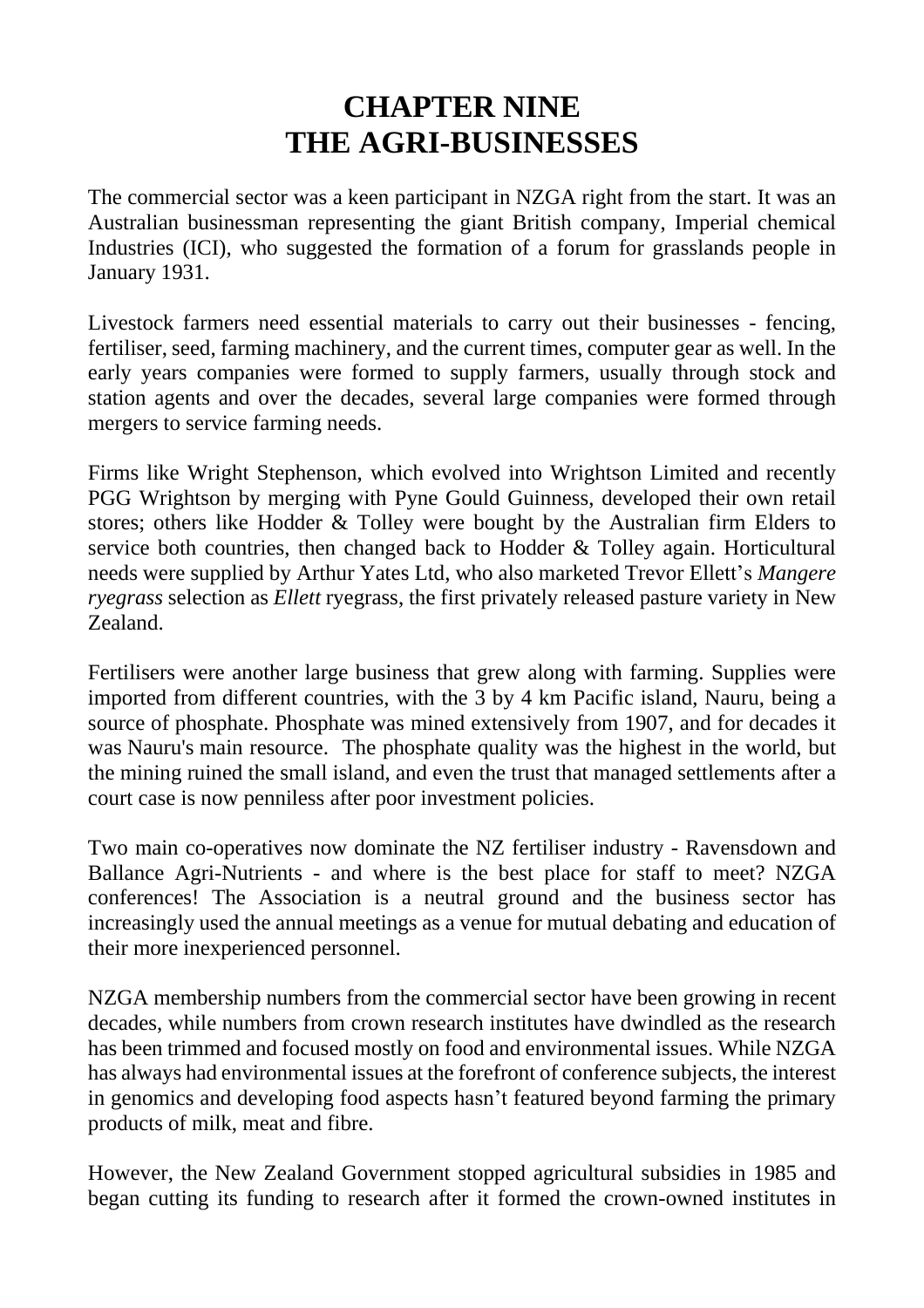1992. The government, as part of its deregulation of the economy, also directed that Advisory Services Division (ASD) become fully funded by user fees within five years.

So ASD was merged with the Agricultural Research Division in 1987 to become MAF Technology - known as MAFTech. In 1990, the advisers were reformed yet again as Agriculture New Zealand, a national consultancy service. This organisation was sold in 1995 to PGG Wrightson Ltd.

Though now part of a private company, Agriculture New Zealand was contracted by the government to provide technology transfer, farm monitoring, economic surveying and industry training. So ASD shed large numbers of advisers and they set up their own businesses, and swelled the NZGA membership, as they needed to be up-to-date with the latest pastoral farming information.

Since 1931 all the annual conferences have featured aspects of soil fertility, fertiliser use and pasture seeds in some way, in addition to grazing management. Every year there are some facts and ideas that businessmen can learn about, take back to their offices and possibly build into their product use or advice. Other sectors present at NZGA meetings have learnt something from the businessmen and have also benefitted.

## **Sponsorship**

Once they saw how NZGA was developing, some businessmen (they were all male in the earlier years), joined in by election to the Executive Committee and encouraged their companies to sponsor the Association in some way.

The most obvious sponsorship was in the form of advertisements in the Proceedings in post-war years. In the early years the sponsors paid for full-page advertisements in The Proceedings. These were placed where the readers would not miss them but did not interfere with the reading of the papers. During the past 40-50 years conference events, bags, folders, booklets and even pens were donated by sponsoring companies.

NZGA has had to adopt along with the industries and now has a professional structure that maintain financial viability. It appreciates that the agri-businesses are a growing part of the Association, as they were when it was formed in 1931.

For Proceedings of Special Conferences there are Principal Sponsors, Premium Sponsors and Gold Sponsors listed on the back cover; the annual Proceedings/Journals have sponsors graded into Premium, Level One and Level Two.

It may well be the case that the future of NZGA will rest much more heavily on the agri-business sector to keep it going.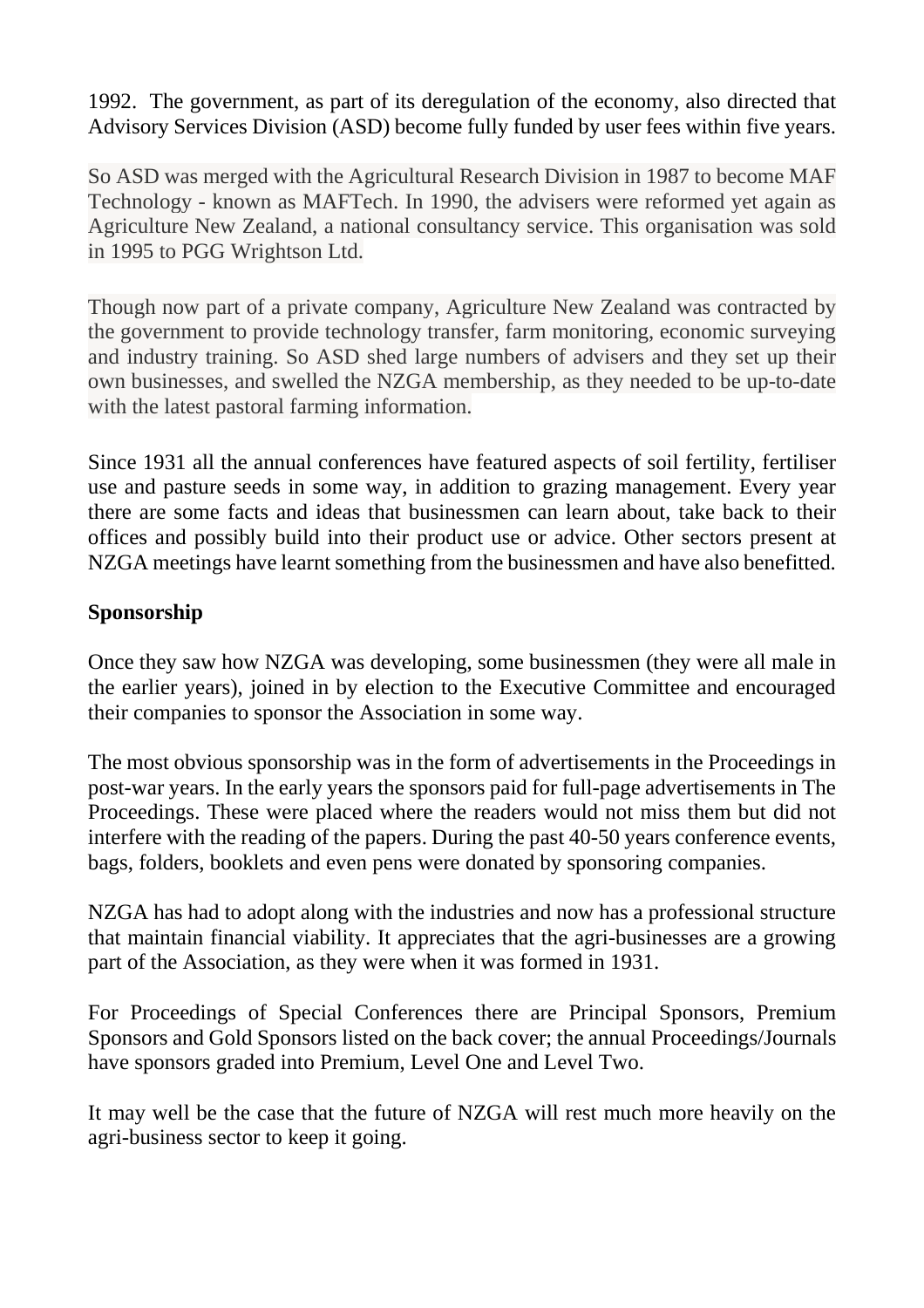#### **Prominent Agri-business members**

Throughout the decades several business people were prominent in NZGA progress. The following are some examples:

**Harry Woodyear-Smith** came to New Zealand from England in the early 1920s and spent several years with the Department of Agriculture as an economist, instructor and as a seed certification officer. He then joined the Challenge Phosphate Company in Northland.

Harry was a Foundation Member of NZGA and a member of many kindred agricultural organisations. He spent over 30 years promoting pasture improvement, and he had a broad knowledge of pastoral farming.

After attending his first conference Harry went on to serve NZGA for many years. He wasn't an intrusive person but was there to venture an opinion if needed.

He received the NZGA Award for "Betterment of Grasslands from Dr Lionel Corkill in 1958 at the Dunedin Conference.

Harry served as President in 1963 and as the immediate Past President, he was one of the NZGA Executive in 1964 to form the Grassland Memorial Trust following the death of Dr Peter Sears. He was also a Llife Member of NZGA.

**Mike Manning** graduated with a BAgSc from Massey University in 1981. He first became involved in NZGA as a member of the LOC for the 1983 Annual Conference in Gisborne. He was elected to the Executive Committee in 1994 and served as President in 1997. Over that time, Mike also presented papers at several NZGA conferences.

Mike has extensive experience in the fertiliser industry with 39 years of involvement. He started as an adviser with the East Coast Fertiliser Company, based in Gisborne and covering the Northern Hawke's Bay to East Cape region and then in Feilding, working directly with farmers.



*Mike Manning*



*Harry Woodyear-Smith*

Since 1988 he has undertaken several senior management positions within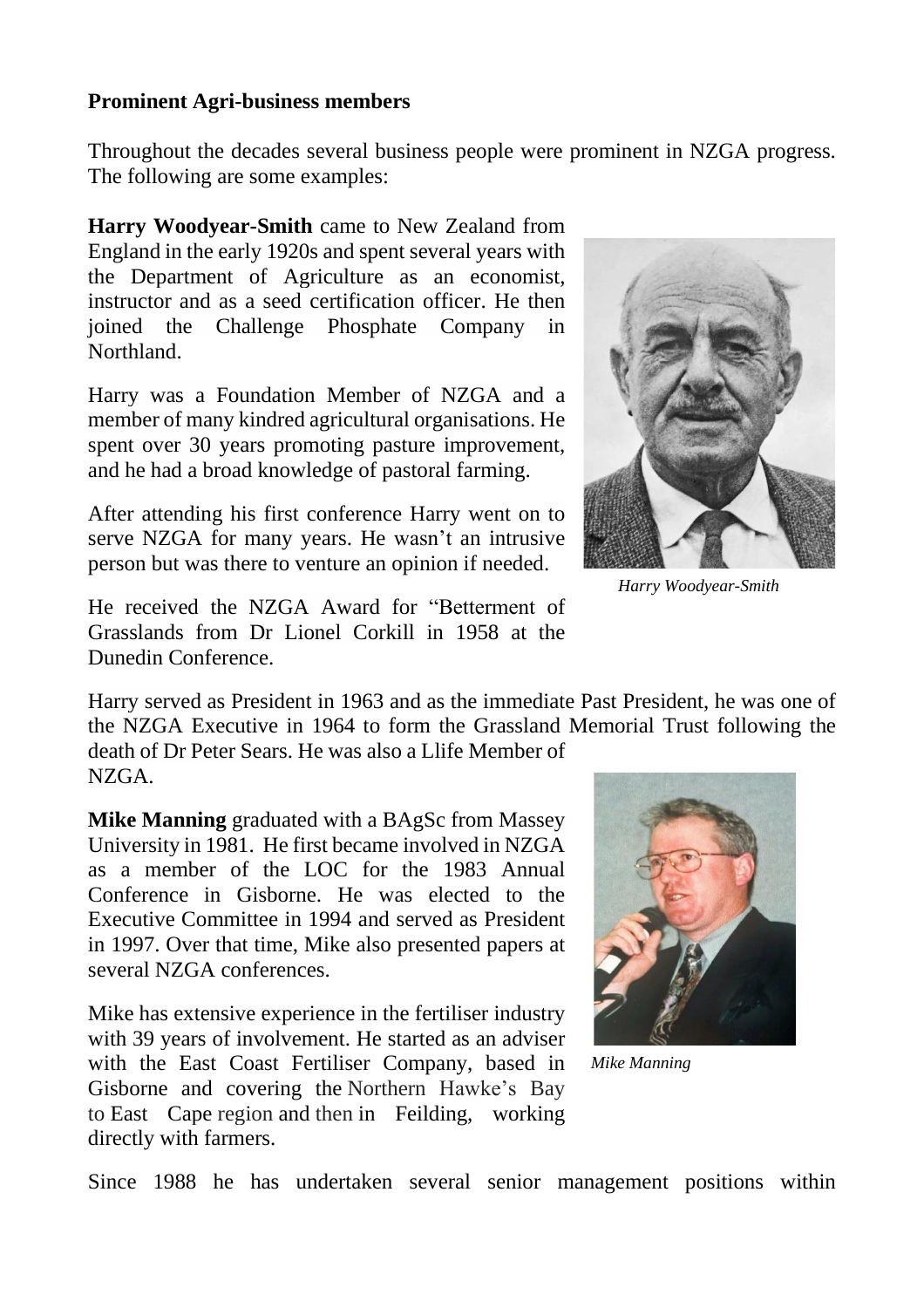Ravensdown Fertiliser Ltd. Mike is currently responsible for Innovation Investments by Ravensdown; ARL, the company-owned soil and plant diagnostic laboratory; the Ravensdown Environmental Consulting team; and the Regional Council policy team.

Mike has successfully emphasised two key aspects in his position as GM Innovation and Strategy. Firstly, he has ensured that Ravensdown continues to lead with the provision of robust science that translates into real value when implemented by farmers. Secondly, he has several agricultural innovations currently under development which, once coupled with appropriate investment and commercial acumen, will lead to further significant technological advances for Ravensdown shareholders.

**Alan Stewart** graduated B.Ag.Sc at Lincoln University in 1977 and then obtained an M.Ag.Sc (1st Class Honours) in Plant Science.

He joined Pyne Gould Guinness Ltd from 1979 as a plant breeder and later as research



*Alan Stewart*

leader. At the Ceres Research Farm near Lincoln Alan bred many novel pasture and forage varieties that became familiar successes on farms, here and overseas, including: 13 pasture species, five forage species, the same number of turf grasses and two very successful grazing herbs - chicory and plantain.

He arranged international and local trial of his selections in suitable temperate countries and worked with marketing people in local and international companies to ensure he had the right research priorities.

Alan also ensured that pure seed of his cultivars were maintained to provide breeders seed for seed certification. He

ensured all his cultivars were bred with realistic commercial seed yield potential. Finally, he developed suitable instructions for managing his varieties and ensured that seed growers and company agents knew these "recommendations on the seed packets." Having bred 72 cultivars over the years, his list of overseas trips associated with his efforts is extensive.

In 2003 we worked together for NZGA to produce a practical guidebook for the farmers on using all the New Zealand pasture plant varieties in their enterprises, based on a paper I presented at the Gore Conference in 1992 (Volume 54: pp 99-104). This book *(Pasture and Forage Plants for New Zealand*, Grassland Research & Practice Series No 8, Fifth Edition 2021) has been continued and further developed by other NZGA enthusiasts.

Alan was NZGA President in 1997 and still serves on the NZ Grassland Trust.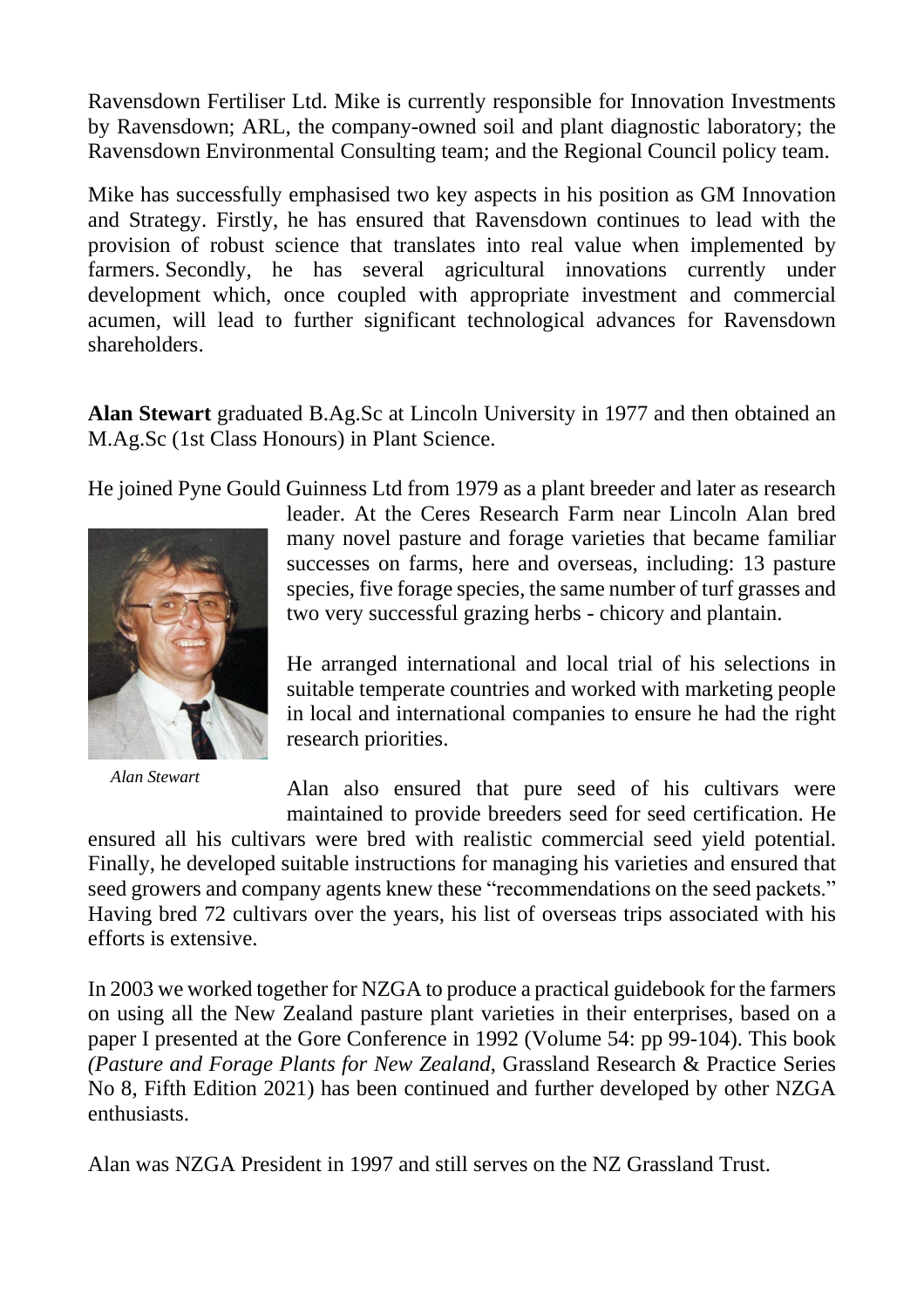### **Richard Green**

Richard Green is a 'Canterbury product' in most respects. After his school years he spent eight years as an agricultural consultant, working predominately across Otago. He then worked in the herbage seeds industry and I knew him during the time he worked with businessman John Mckenzie to develop a successful Agricom Ltd based in Ashburton.

When PGG Wrightson was formed, Richard joined John McKenzie to be General Manager International, and Sales and Marketing Director of Agricom. For several years Richard also served on the NZGA Executive Committee and in 2005 he was a



*Richard Green*

most capable President.

Since then, Richard has enjoyed his passion for investing in and building wealth-creating businesses and helping leaders to grow and develop through all aspects of this country's business.

He is a shareholder and executive chairman across several main businesses he owns with his wife Vicki and others, including a retirement village, a honey production and sales business, and a farming business.

He also sits on several other boards, farming boards, and also is currently (2021) chairman of AGMARDT, AbacusBio and Headwaters NZ. He has served on the board of FAR (the Foundation for Arable Research) and Rural Leaders.

**Warwick Catto** is the Science Strategy Manager at Ballance Agri-Nutrients, working in nutrient management, particularly on environmental management and productivity in farm systems. He grew up on a Central Southland sheep farm, took a degree at Lincoln and won the Young Farmer of the Year contest in 1995.

He joined Southland Co-operative Phosphate Co in 1989, which merged with BOP fertiliser and eventually rebranded as Ballance Agri-Nutrients. Warwick was a Commonwealth Scholar in 1998 and moved to BOP Fertilisers head office at Tauranga in 2001. He will have been with Ballance for 32 years in September 2021.

Warwick joined NZGA in 1989 when the conference was in Whanganui and became an enthusiast. He first joined a LOC for the Gore conference in 1992. As a result he developed strong associations with Gore's MAF Regional Adviser, Peter Hook, scientists at DSIR Grasslands in Gore, and seed company technical managers Richard Green and Graham Kerr.



*Warwick Catto*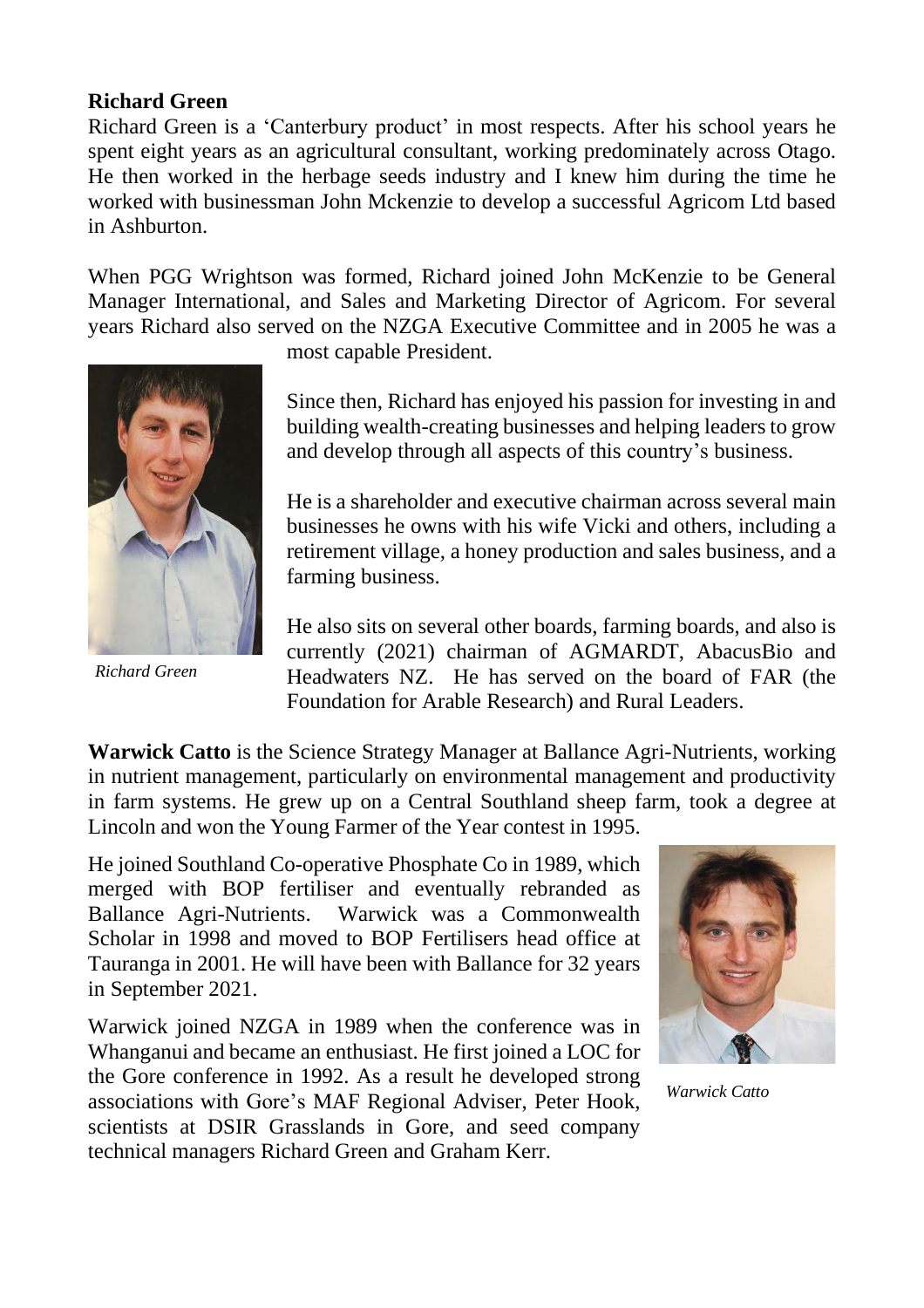Warwick was chairman of the LOC in Invercargill during 2000 and was elected to the Executive Committee then. He served as President in 2005-06. He chaired an LOC again for the Tauranga conference in 2013.

At Ballance he was also programme manager for the cooperative's recently completed \$19.5 million Clearview Innovations Primary Growth Partnership (PGP) programme. This programme aimed to produce products and services that would increase nutrient efficiency and reduce the environmental footprint of pastoral farming creating *Surephos* product, *Spreadsmart* service, *MitAgator* and *My Pasture Planner* tools.

He has also been pivotal in the establishment of the national Ballance Farm Environment Award (BFEA) and has ensured their continued success for over 15 years.

He is one of two on farm judges for the National Supreme Award. The Ballance Farm Environment Awards is the only awards programme in the industry that covers all sectors with a holistic outlook. The Ballance Farm Environment Awards have become nationally recognised and respected and they are highly regarded by the best New Zealand farmers.

Warwick has been instrumental in developing fertiliser industry policy over the past 30 years, including contributing to the establishment of Fertmark, Spreadmark, the Fertiliser Code of Practice, and the development of *Overseer*.

**John McKenzie** has been a successful businessman in the herbage seeds industry, in Canterbury farming, and he has exerted much effort into supporting pasture science



*John McKenzie*

and technology. He's CEO of PGG Wrightson Seeds, the largest New Zealand seed company and he is the majority shareholder of Agricom (New Zealand) Ltd. He developed this well-regarded Ashburton-based company from small beginnings. He was awarded the NZGA Regional Award in 2004; and then the Ray BroughamTrophy in 2010.

Born in Canterbury, John graduated BAgrSc from Lincoln in 1976 and joined Engelbrecht, Royds, Tavendale & Co Ltd in Ashburton, working as a farm management consultant for four years. There he served 45 clients, dealing with a broad range of technical, financial and management decisions.

John then became a partner in JB Tavendale & Co Ltd, and continued working with farmer clients, property supervision and business supervision clients. He also supervised Agricom (New Zealand) Ltd; Winslow Feeds, a feed milling operation, and was involved in livestock exports and developing the Five Star beef feedlot farm near Ashburton.

From 1980 to 1987 John farmed in partnership on a 336 ha fully spray-irrigated, mixed cropping unit, growing approximately 200 ha of arable and horticultural crops. He then farmed himself, running a 95 ha property that grew into a 980 ha mixed cropping, 750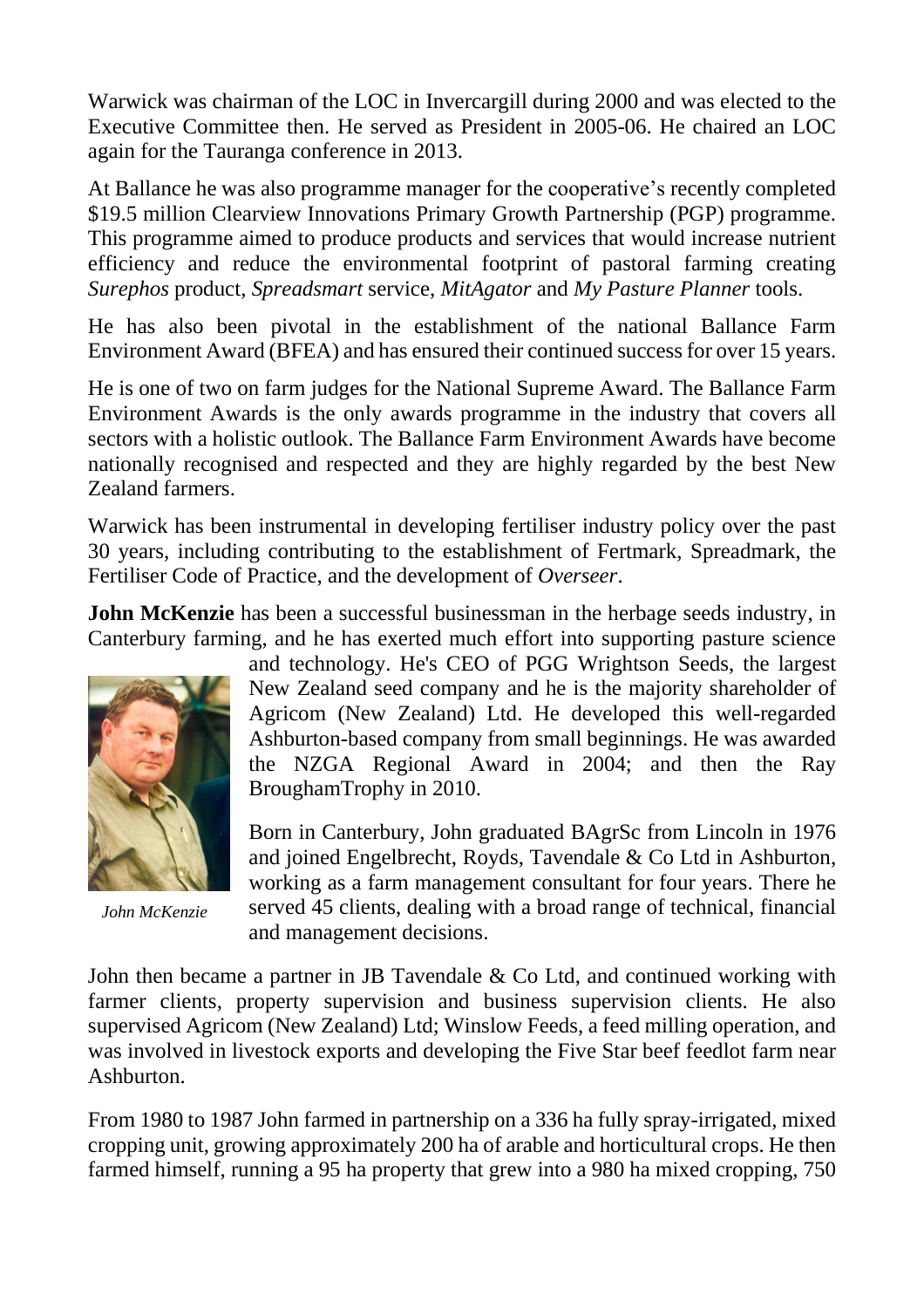ha of arable and specialist seeds, and an area for livestock. John is also involved in a large scale dairy partnership.

John was a founding partner of Agricom New Zealand, a startup company in 1985. This became full-time employment for him in 1996. John closely managed all R&D investments since its inception, and he acted at various times as Production Manager and International Sales Manager, in addition to company management activities, until Agricom was sold.

He took on the management of PGG Wrightson Seeds when Agricom and Pyne Gould Guinness merged with Wrightson Seeds Ltd. The PGG Wrightson Seeds business was sold in 2019 to DLF, a Danish Seed Grower Co-operative and John has continued to have responsibility for DLF's NZ and Australian business. As CEO of Oceania he also sits on the Executive Management Board of DLF.

John's tremendous integrity is well known and respected throughout the herbage seed industry and within New Zealand's pastoral research community.

**Pat Garden** is a farmer and agribusiness leader from Central Otago who was elected



*Pat Garden*

to the NZGA Executive Committee in 2004 and served as President five years later.

When it came to Pat learning about farming, his father took a different approach. When Pat returned to the 200 ha family farm in Moa Flat, full of ideas and enthusiasm, his father said, "Ok, Pat, you're in charge – I'll tell you whether I think your decisions will work or not, but you'll have the final decision."

Results from the research stations were permeating the grassland industry by then, so Pat was soon able to put them into practice on the farm, Avenel, a 2200 ha high country property up on the Lammerlaw Range above Millers Flat. The farm has four well developed income streams – prime lambs, beef finishing, timber from 300 ha of forestry, and carbon

through the forest portfolio.

All along Pat has been a great believer in the information farmers can acquire through learning from each other; and when expertise is included in the mix, then so much the better. Several discussion groups operated in his valley, including a Farm Forestry group, a Conservation group, a Share Investment group and the Millers Flat Farm Discussion group. He learned from them all, but 25 years of the Millers Flat Farm Discussion Group was the biggest influence in terms of innovation, benchmarking and maintaining enthusiasm.

In January 1977, Pat met Marcelle, a young Swiss girl and they married and settled on Avenel and had a son (Nick) and daughter Jo. Marcelle joined a group of valley wives